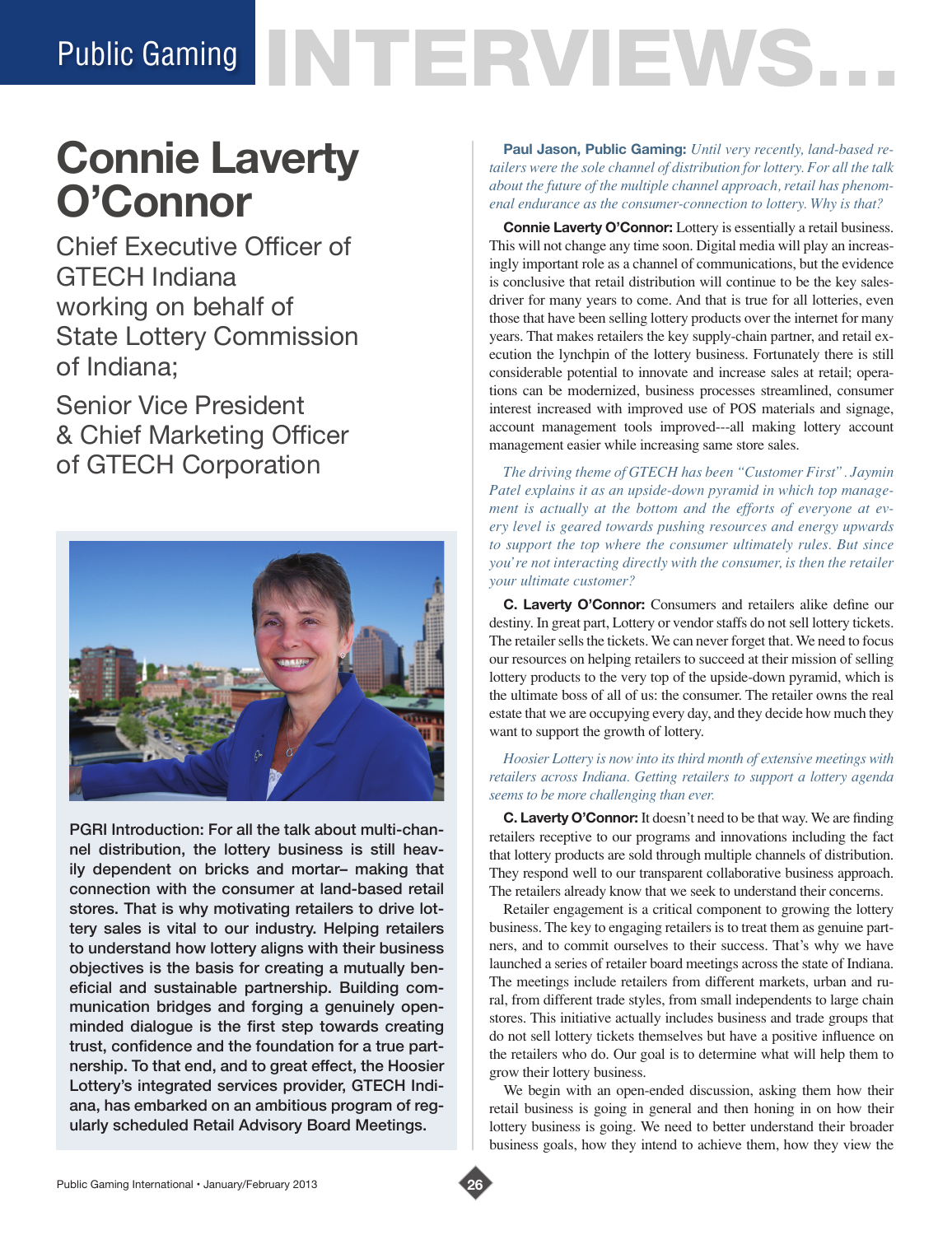potential and the constraints to accomplishing their goals. And we need them to know that we are interested in them and their success. We depend upon them and we want them to know that we will do whatever we can to help them sell more tickets and make more commissions. We are finding retailers receptive to our programs and innovations including the fact that lottery products are sold through multiple channels of distribution. They respond well to our transparent, collaborative, business approach. They are a valuable resource; they listen to our players everyday. They understand what the customers like, why they like it, and even more importantly, can articulate what players do not like. These insights, coupled with a disciplined program of consumer market research, provide a comprehensive view of player's attitudes, barriers, and play behavior.

*The multi-channel approach is not just about internet. It's about in-lane sales at grocery stores, self-serve kiosks, pay-at-the-pump, and other non-traditional POS's. How do you convince retailers that this kind of progress is inevitable and that the best way for them to succeed is to identify their own competitive advantages and figure out how to leverage them? How do you build the communication bridge?*

**C. Laverty O'Connor:** The important thing is to listen very carefully. At the end of the day, their goal is to drive traffic into their store and make as much money as possible. The Lottery, particularly games like Powerball, Mega Millions and Lotto with big jackpots attract customers. Help them understand how the lottery fits into their business and how to optimize the category to build their core business.

#### *Integrating the retailers into the process makes it a shared business plan.*

**C. Laverty O'Connor:** Exactly. When people feel their opinion is respected and their input valued, in general they are more committed to implementing mutually developed plans. Retailer Advisory meetings are working sessions with very high levels of interactivity and retailer engagement. They are made to feel that their participation will help inform our business plan. They believe this because they receive written answers to every single question at the end of the regional tour in a newsletter called We're Listening to You. The answers reflect the specific actions we plan to take based upon the collective input.

*Even with that communication bridge, don't you encounter resistance to at least some of the distributional strategies that must be undertaken?* 

**C. Laverty O'Connor:** Retailers tend to oppose only things that adversely affect their store



traffic and sales. Offering or expanding lottery products, as long as they are professionally merchandized, results in new revenues. There is no evidence that lottery cannibalizes their existing business. While lines during major jackpots may disrupt their business other than \$500 million plus jackpots similar to the March \$646 Mega Millions or November Powerball \$588, these big pots help their business. One convenience store executive said that the major Powerball rollup negatively impacted cigarette sales, but almost universally, this was an anomaly. With the current price of gas, there is an increasing need for convenience stores to cross merchandize lottery to increase the per person market basket.

When the lottery grows, the player base grows, more innovative games are introduced and new channels bring in new consumer groups. Every retailer sees an increase in sales and profits.

 *You have been in this business for decades. GTECH has the benefit of systematically leveraging best practices as they are revealed in the hundreds of markets and tens of thousands of retails stores that your team of thousands is working in. Seriously, what can retailers tell you that you don't already know?*

**C. Laverty O'Connor:** I learn something new at every one of these sessions. Different regions of the state have different perspectives. Sometimes it is not so much the suggestions offered as much as detailed insights into operational barriers to performance. The devil is in the details. For example, retailers helped us design the flows as well as the layouts of the terminal screens. This advice is invaluable. Some of these retailers could sell the lottery in their sleep. Many times we simply do not know what we do not know.

We still need to work harder to align our business processes and methods with those of our retail partners. For all the diligence and sophistication in the application of best practices, the execution needs to be 100% right.

The world as we know it is being reinvented daily. Markets and business environments differ. Consumer behavior driven by technological advances is constantly evolving. The only way to remain relevant with up-to-date solutions is to stay closely connected to the retailer. The deeper our understanding of the retail reality, the more effective we and our teams become in driving same store sales.